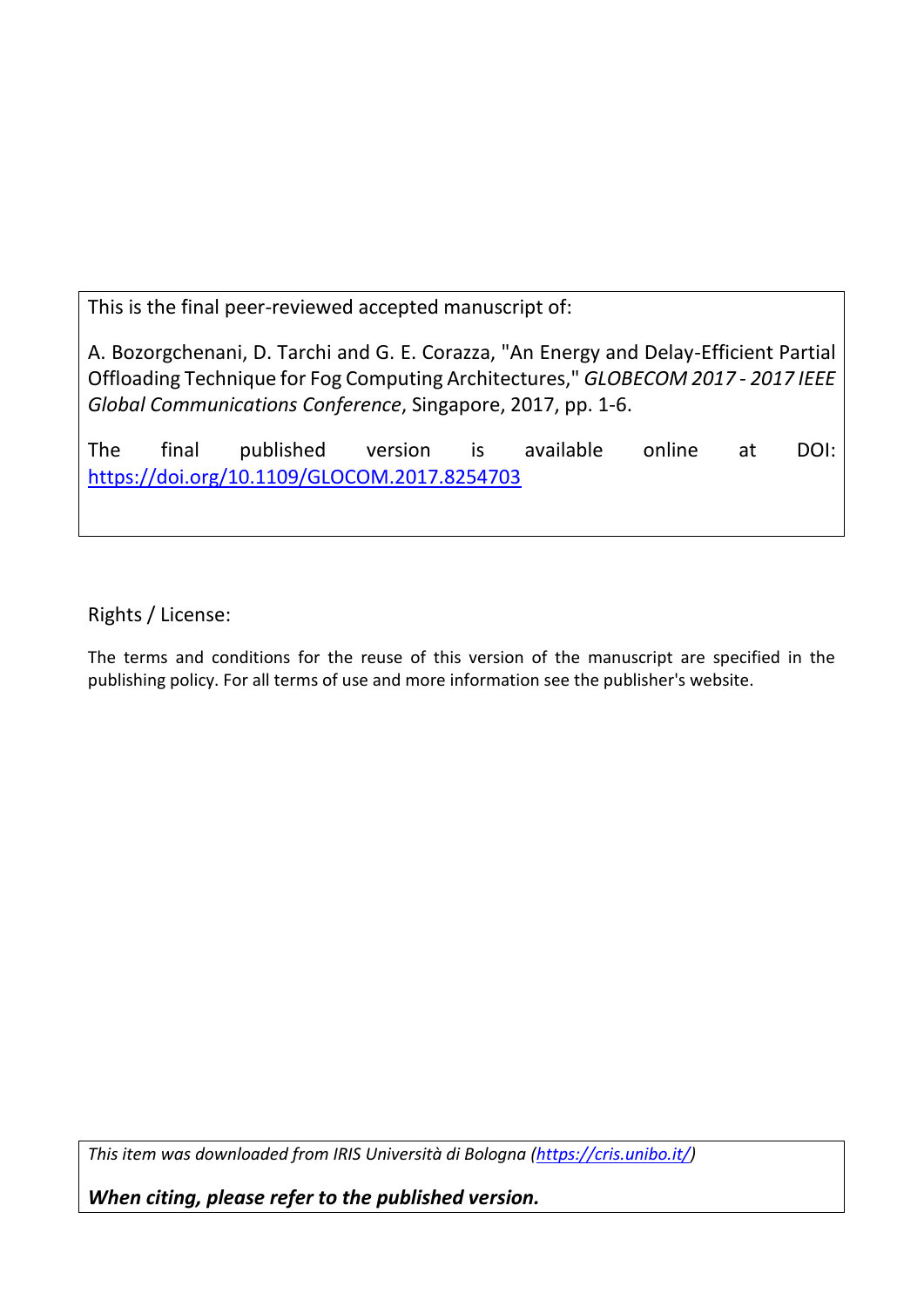# An Energy and Delay-Efficient Partial Offloading Technique for Fog Computing architectures

Arash Bozorgchenani, Daniele Tarchi, Giovanni Emanuele Corazza

Department of Electrical, Electronic and Information Engineering, University of Bologna, Italy Email: {arash.bozorgchenani2,daniele.tarchi,giovanni.corazza}@unibo.it

*Abstract***—Fog computing is a fascinating paradigm which has drawn attention recently by bringing the cloud capabilities closer to the users. A fog computing infrastructure can be seen as composed by two layers: one including Fog Nodes (FNs) and another the Fog Access Points (F-APs). While FNs are usually battery operated, the F-APs are instead connected to the electrical networks having unlimited energy. Moreover, F-APs facilitate the computation of tasks due to their higher storage and computational capabilities compared to the FNs. Considering FN energy consumption and task processing delay, we propose a suboptimal partial offloading technique aiming at exploiting jointly both FNs and F-APs. The simulation results demonstrate how partial offloading has a profound impact on the network lifetime and reduces energy consumption and task processing delay by comparing the single and two layer architectures.**

#### I. INTRODUCTION

Due to the limitation in mobile resources and their low storage capacity, a new paradigm called Cloud Radio Access Network (C-RAN) has been introduced enabling mobile subscribers to outsource their tasks to a more powerful center whose capacity is considered high [1]. This technology is a combination of wireless and information technology industries which has brought the cloud computing into the Macro Base Stations (MBSs) [2]. However, C-RAN still needs a high-speed fronthaul for enabling the huge exchange of traffic between user equipments and MBSs. To overcome the disadvantages in C-RAN, Fog Radio Access Networks (F-RANs) has been proposed as an alternative to bring the computing capability of the cloud to the network edge aiming at minimizing the task processing delay and lowering the traffic at the fronthaul [3]. The advantages of fog computing have been also highlighted by ETSI [4], proposing several possible applications: active device location tracking, augmented reality content delivery, video analytics, radio access network aware content optimization, distributed content and DNS caching and applicationaware performance optimization.

Two different types of nodes can be defined in a fog architecture [5]: Fog Nodes (FNs), battery operated nodes, and Fog Access Points (F-APs), usually connected to electrical network acting as interconnection to the backhaul and having higher computational capabilities. These two types of nodes are logically organized into two interconnecting layers; to this aim two communications paradigms are usually considered: Device to Device (D2D) communication between FNs, and infrastructured communications between FNs and F-APs. A third logical connection between FN and the centralized cloud exists as a backup when the fog infrastructure is not able to manage autonomously the user requests. In the following we consider not having this connection that should be indeed as less used as possible.

Among different applications that can be envisaged in a fog computing infrastructure, we focus here on computation offloading characterized by the possibility of offloading some tasks to be computed by the nearby devices. However, due to the limited FNs capabilities, sometimes they could not suffice in an efficient implementation of the fog infrastructure. To this aim a joint exploitation of both FN and F-AP is here considered. In particular we will focus here on a partial offloading approach enabling FNs to distribute high computational tasks among several FNs or F-APs [3]; by optimizing the partial offloading sharing among the devices, we aim at minimizing the FN energy consumption and the task processing delay while increasing the network lifetime [6].

Even if introduced only recently, the research community is very active on fog computing and networking issue. The architecture in [7] is broken down into several layers in a way that some cloudlets for mobile cloud computing are considered. It has been proved in [8] that offloading might not be always the best solution for reducing the energy consumption when intensive communication is required in the offloading process. The task offloading problem has been formulated in [9] as a joint radio and computational resources optimization. Energy consumption and latency have also been targeted in [10] for an offloading approach.

Differently from the previous works, we have considered FN energy consumption for selecting the FNs able to perform the computation. Moreover, we introduce a new paradigm working on both FN and F-AP layers considering the node energy consumption and the task processing delay for a sub-optimal solution to the partial offloading problem.

#### II. SYSTEM MODEL

In this work a two layer architecture for fog computing is considered. On one hand  $\mathcal{U} = \{u_1, \dots, u_i, \dots, u_N\}$  represents

This work has been partially supported by the project "GAUChO - A Green Adaptive Fog Computing and Networking Architecture" funded by the MIUR Progetti di Ricerca di Rilevante Interesse Nazionale (PRIN) Bando 2015 grant 2015YPXH4W\_004.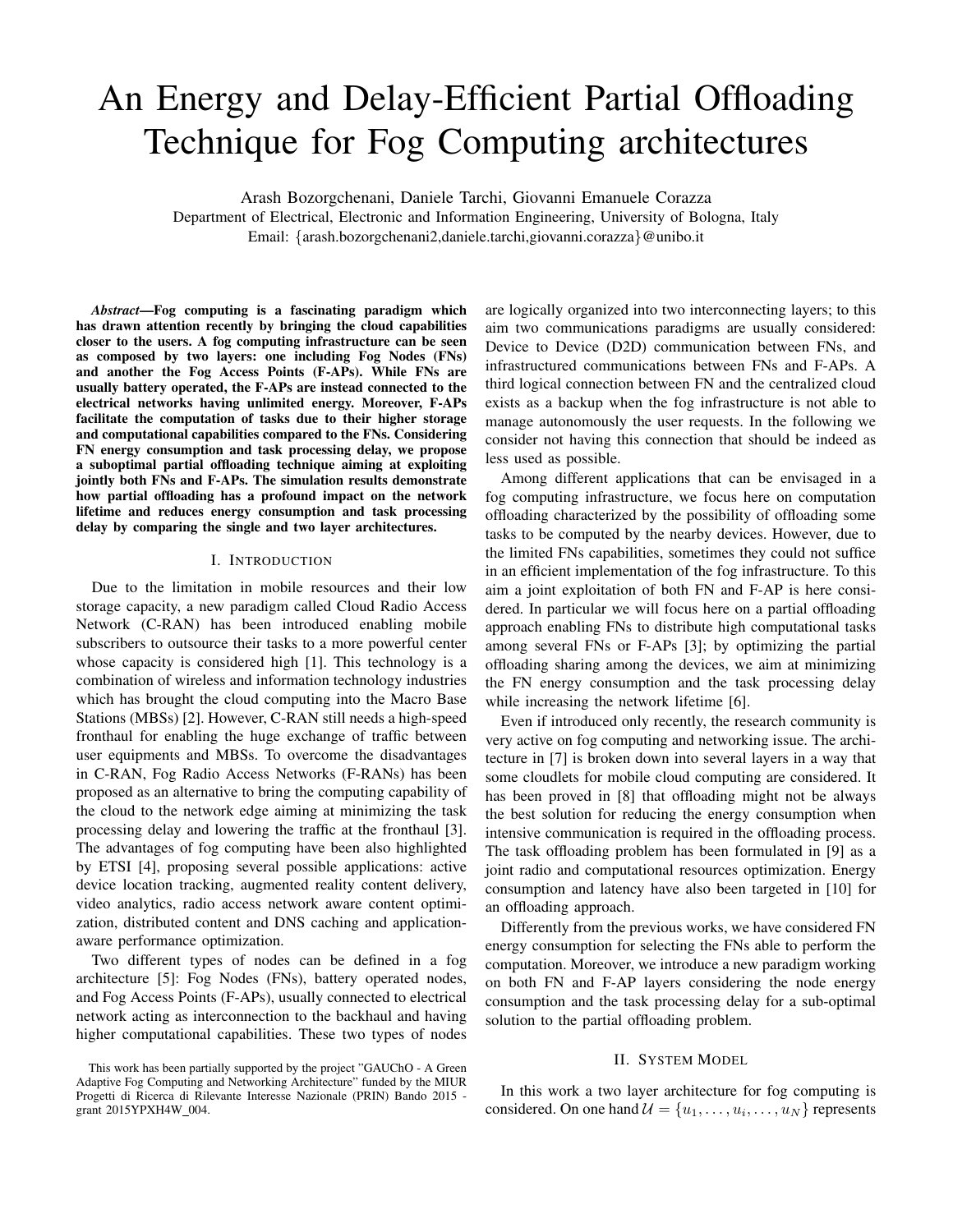the set of FNs in the first layer. All the FNs have computational and storage capabilities which should be exploited in a proper way; FNs can communicate among themselves within a specific range depending on the deployed wireless technology. On the other hand, in the second layer, there are some F-APs, whose set is shown as  $C = \{c_1, \ldots, c_m, \ldots, c_M\}$ , with higher computational and storage capabilities able to communicate with the FNs. The F-APs have a wider range of communication comparing with the FNs and are able to aggregate the FNs' traffic requests. F-APs act as Mobile Edge Computing server which provides the ability of running multiple computation tasks simultaneously [5].

Herein FNs are considered to be fixed devices with the possibility of offloading their tasks to the neighboring FNs or to the upper layer F-APs for computation. The focus in our scenario is on increasing the interaction among nodes at the edge of the network, with the objective of minimizing the task processing delay and the FNs energy consumption. To this aim each FN having a task to be computed can have different choices: do a local computation, offload to a neighbor FN or offload to an F-AP in proximity; the goal of the proposed partial offloading technique is to select the amount of data to be offloaded to each of the possible candidates in order to minimize the FN energy consumption and the task processing delay. Each FN can be in one of four possible states  $S = \{tx, rx, com, id\}$ : transmitting, receiving, computing or idle. While the first two states are referred to the interaction with other FNs or F-APs, the computing state refers to the computation performed in the FN itself (either for a local task or for an offloaded task), while the idle state refers to the idling occurring otherwise. To this aim, the overall energy consumed by the ith FN can be defined as:

$$
E_{FN}^i = E_{tx}^i + E_{rx}^i + E_{com}^i + E_{id}^i \tag{1}
$$

where  $E_{tx}^{i}$ ,  $E_{rx}^{i}$  and  $E_{com}^{i}$  are, respectively, the energy consumed during transmission, reception and computation states and  $E_{id}^{i}$  is the energy the *i*th FN spends during its idle state. The energy spent by the  $i$ th FN is a certain state  $s$  can be defined as:

$$
E_s^i = P_s^i T_s^i, \qquad s \in \mathcal{S} \tag{2}
$$

where  $P_s^i$  represents the power and  $T_s^i$  the time spent by the ith FN in the state s. On the other hand, each task can be computed locally or offloaded to a nearby FN or F-AP. Hence, the computational time for the  $l$ th task is defined as:

$$
T_{com}^l = O_l/Flop \tag{3}
$$

where  $O_l$  represents the number of operations required for computing the *l*th task and *Flop* is the Floating-point Operation Per Second (FLOPS) which depends on the CPU of the processing device.

In case of offloading, each task should be transmitted, hence the transmission time for the lth task should be considered; it can be written as:

$$
T_{tx,i}^l = L_{s_l}/r_i \tag{4}
$$

where  $L_{s_l}$  is the size of the *l*th task requested from an FN and  $r_i$  is the data rate of the link between the *i*th FN and the receiving device. Later the result of the processed task should be sent back to the ith FN, leading to a reception time defined as:

$$
T_{rx,i}^l = L_{r_l}/r_i \tag{5}
$$

where  $L_{r_l}$  is the size of the result of the requested task sent back from the processing node to the source FN, and we suppose a symmetric channel in terms of data rate. Since  $r_i$ represents the data rate of the link, by considering the Shannon capacity formula, it can be defined as:

$$
r_i = B \log_2 \left( 1 + \frac{P_{tx}^i}{L(d)P_N} \right) \tag{6}
$$

where  $B$  represents the bandwidth of the link,  $P_{tx}^{i}$  is the transmission power of the *i*th FN,  $L(d)$  is the path loss at a distance  $d$  and  $P_N$  is the noise power. Noise power can be defined as  $P_N = N_T B$ , where  $N_T$  is the thermal noise.

All the devices are supposed to have an initial energy equal to  $E_0$ . All FNs consume a certain amount of energy when they transmit, receive or compute tasks or when they are idle. Therefore, by a certain time t, each FN has consumed  $E_c^i(t)$ Joule of energy. Thus, the remained energy of the FNs at certain time instant  $t$  can be calculated as:

$$
E_r^i(t) = E_0 - E_c^i(t)
$$
 (7)

where,

$$
E_c^i(t) = \sum_{\tau=0}^t E_{FN}^i(\tau) \tag{8}
$$

On the other hand, the delay for computing the  $l$ th task can be defined as:

$$
D^{l} = T_{tx,i}^{l} + T_{w}^{l} + T_{com}^{l} + T_{rx,i}^{l}
$$
 (9)

where  $T_w^l$  is the waiting time for the *l*th task to be computed. The delay is the sum of the time required for sending a task, waiting for the task to be computed, computing the task and having the result back from the processing FN or an F-AP. Each FN is supposed to have a buffer, holding the tasks to be processed. The waiting time for the lth task can be defined as:

$$
T_w^l = \sum_{\lambda=1}^{l-1} T_{com}^{\lambda} \tag{10}
$$

which is the sum of the computation time for all tasks not yet been processed in the buffer of the *i*th FN represented by  $\lambda$ .

In partial offloading, only a portion of the computation load is delegated to another node, enabling an optimization of the saved energy and time [3]. Let us define  $\alpha_{loc}^l$  as the amount of the *l*th task that should be performed locally and  $\alpha_{off}^l$  as the amount that should be offloaded. This means that it is possible to write the time needed for offloading a task as:

$$
T_{off}^l = \alpha_{off}^l T_{tx}^l + T_w^l + \alpha_{off}^l T_{com}^l + \alpha_{off}^l T_{rx}^l, \qquad (11)
$$

while the time for local computation, can be defined as:

$$
T_{loc}^l = \alpha_{loc}^l T_{com}^l. \tag{12}
$$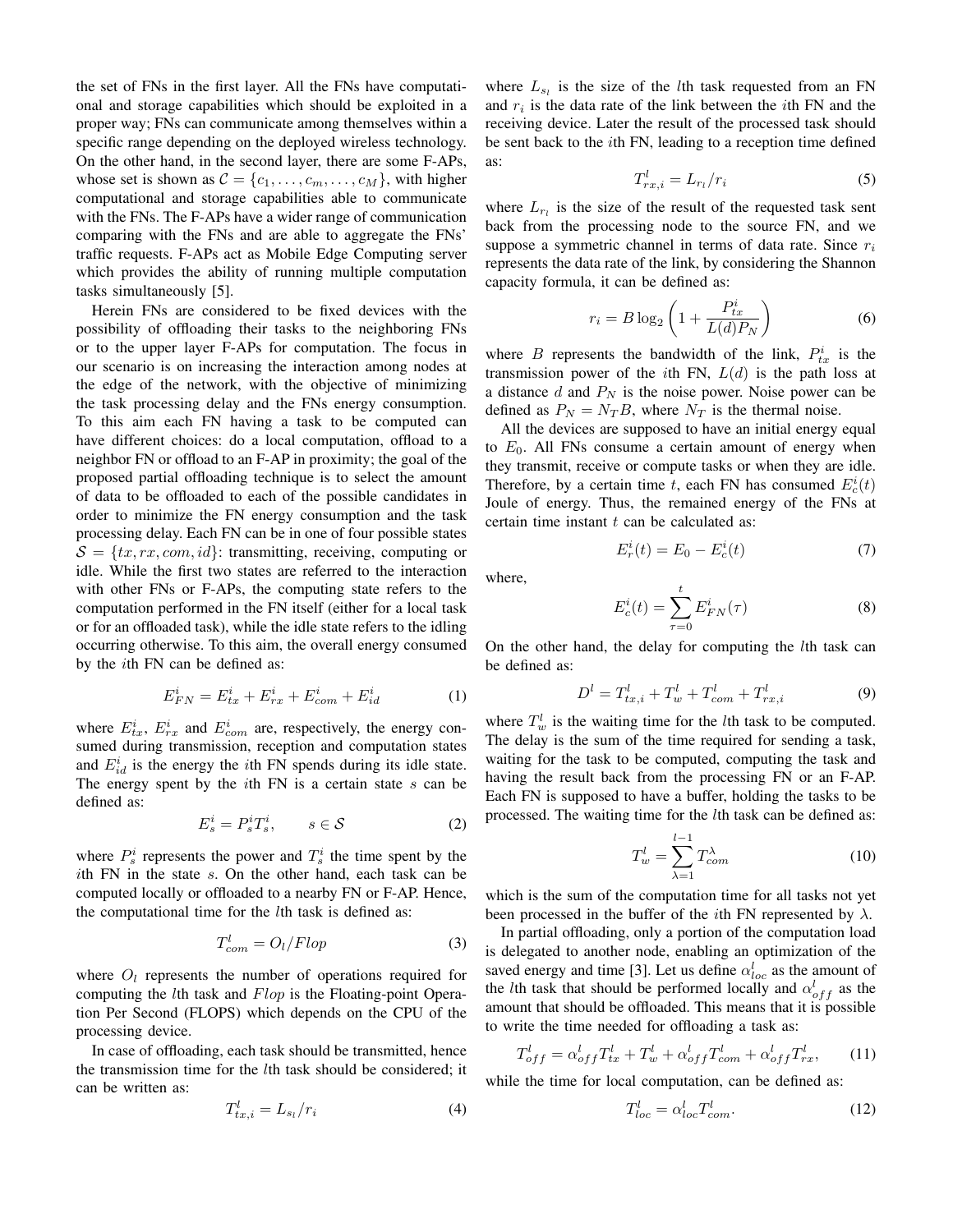Hence the total delay for processing a task, in case of partial offloading should be rewritten as:

$$
D^l = \min\{T_{off}^l, T_{loc}^l\}.
$$
\n(13)

Similarly the energy consumed by each FN in case of partial offloading should be rescaled by considering that the time variables are multiplied by  $\alpha_{off}^l$ .

The goal is to minimize the overall energy consumption for all the FNs in the network and to minimize the delay needed for processing all the tasks depending on our target. This leads to a formulation of the partial offloading problem as an Integer Linear Programing (ILP):

Minimize 
$$
\sum_{i} E_{FN}^{i}
$$
  
Minimize 
$$
\sum_{l} D^{l}
$$
 (14)

subject to

$$
T_{com}^{F-AP} > T_{com}^l > T_{tx,FN}^l > T_{rx,FN}^l > 0
$$
 (15)

$$
P_{com}^{F-AP} \ge P_{com}^i \ge P_{tx}^i \tag{16}
$$

$$
T_w^l \ge 0 \tag{17}
$$

$$
E_0 \ge E_c^i(t) \ge 0\tag{18}
$$

$$
d(u_i, u_k) \le R \tag{19}
$$

$$
d(c_m, u_k) \le F \tag{20}
$$

$$
\eta(u_i) \le \overline{\eta_{u_i}} \tag{21}
$$

$$
\alpha_{loc}^l + \alpha_{off}^l = 1\tag{22}
$$

$$
T_{off}^l + T_{loc}^l \le Q \tag{23}
$$

There are two objectives in the formulation, i.e., minimizing the FN energy consumption or task delay, respectively shown in (14). Constraint (15) introduces the hypothesis that the computing time of F-APs is higher than FNs', which itself is higher than transmission and receiving time of FNs. Likewise, power consumption follows the same order and it is shown in constraint (16). This ensures that in offloading there is a tradeoff between saving energy by transmitting instead of computing locally, while needing more time for transmitting and receiving instead of just computing. Constraint (17) shows that the waiting time for a task could be zero or more, depending on the buffer status  $\mathcal{B}_{FN_j}$ . The initial energy of all FNs is more than the amount they consume for transmitting or computing a task and this requirement is shown in Constraint (18). Constraint (19) ensures that the distance between two FNs should not exceed threshold  $R$ , which is the FN coverage area. Likewise, the distance between an F-AP and an FN should be smaller than threshold  $F$  as shown in Constraint (20). Moreover, each FN is supposed to have a maximum traffic capacity  $\overline{\eta_{u_i}}$  that limits the amount of instantaneous traffic  $\eta(u_i)$  with the nearby nodes, as defined in (21). The constraint that the local computation plus the offloading should be equal to one is shown in (22). All the tasks have a specific time for having the result back, as a result the time spent for offloading a part of the task and performing the rest should not exceed the maximum acceptable delay for a task which is shown in Constraint (23).

Hence, partial offloading can be written as an ILP which has been proved to be NP-hard. Thus, in the following section we propose a suboptimal solution.

# III. AN ENERGY AND DELAY-EFFICIENT PARTIAL OFFLOADING APPROACH

Our proposal is to divide the problem into four main phases taking into account the steps that should be followed in order to ensure optimal node selection and partial offloading decision for minimizing the FN energy consumption and the task processing delay. In this section, we propose a novel energy and delay efficient approach considering both FN and F-AP layers. To clarify the proposed solution better, we have considered four main steps that should be considered:

A. FN classification

B. LPFN selection

C. Local computation parameter

D. Partial offloading parameter

## *A. FN classification*

Since the main aim is to decrease the overall energy consumption, the first step taken into account is devoted to classifying the nodes based on their remained energy. The idea is that if a node has a higher energy left it can be also used by other nodes for offloading their computation, while a low power node would like to offload its tasks. At first, all FNs are classified into two groups, High Power FNs (HPFN) and Low Power FNs (LPFN), using a quantile function that considers the distribution of the energy of all the FNs in the network.

In the proposed idea, the FNs whose energy is in the highest quantile of the FN energy level distribution of all the FNs, are seen as better candidates to be selected as HPFN, due to their capability to perform the computation of the incoming tasks. The rest of the FNs are considered as LPFNs which offload their tasks to other devices selected based on the policy defined in the following in the second step.

It is worth to be noticed that the FNs classification is performed at run time each time a new task should be executed; this ensures that the HPFN are always those FNs having the highest amount of energy.

### *B. LPFN selection*

The second step is instead focused on the selection to be performed by the LPFNs of the most appropriate devices for offloading their tasks; this operation is performed only by the LPFNs since they are those requiring an external device for offloading the task. To this aim two policies are considered:

- (a) FN layer
- (b) FN and F-AP layers

In the first policy, LPFNs tasks can be offloaded only to HPFNs or, if not possible, LPFNs perform the task locally. In the second policy, instead, the LPFNs not able to offload to any nearby HPFNs, are connected to the F-APs in their coverage area. The selection of the devices is performed based on the coverage areas.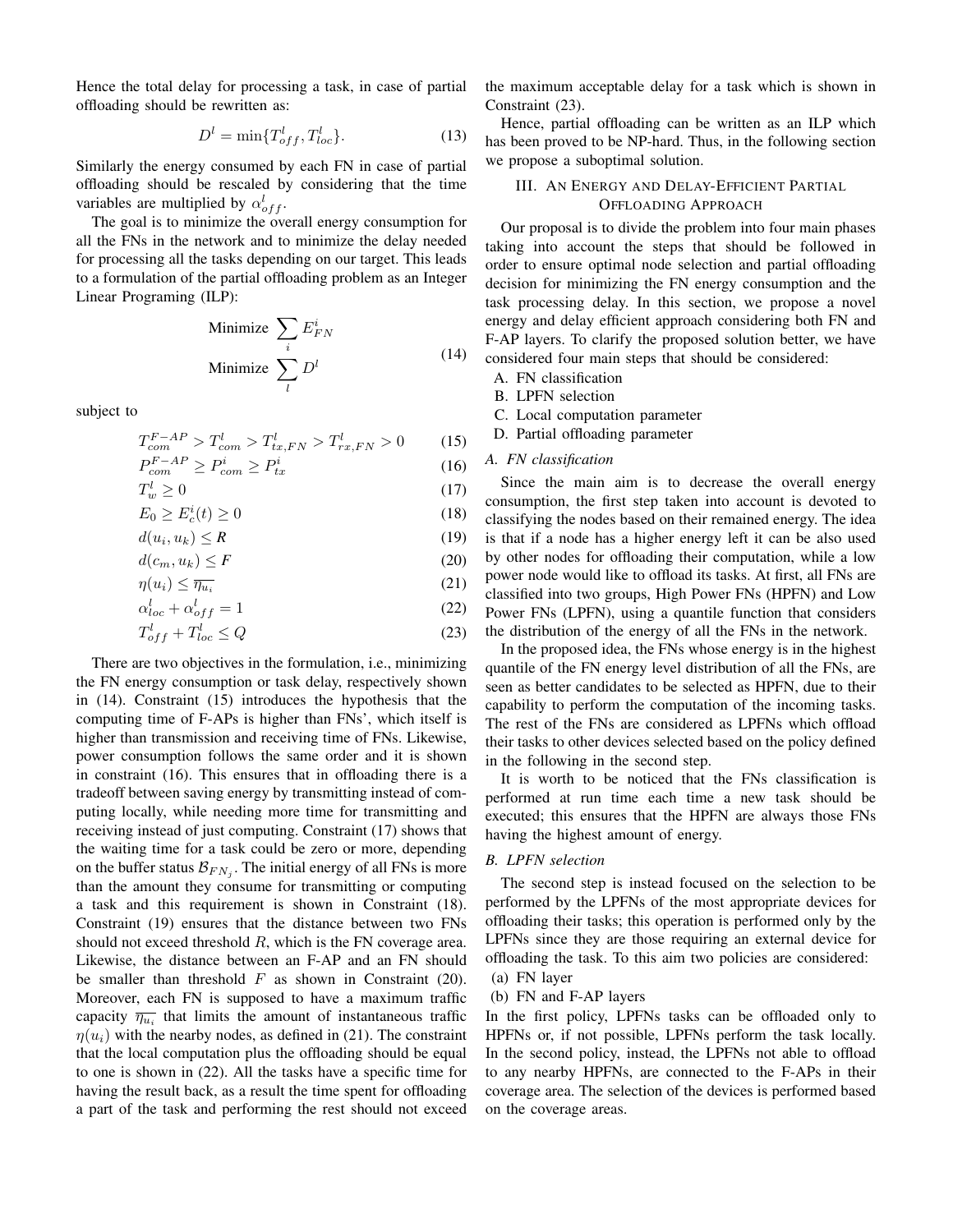#### *C. Local computation parameter*

The third step is instead devoted to selecting the amount of processing to be performed locally and to be offloaded. Since, in partial offloading, the amount of energy and time is affected by the percentage of computation and communication,  $\alpha_{loc}^l$ , can be calculated by resorting to two different goal-s:

- (a) Node energy consumption
- (b) Task processing delay

If node energy consumption is considered, the goal is to estimate  $\alpha_{loc,i}^l$  in order to minimize the amount of energy spent by the *i*th FN. As a result, it is possible to define the percentage of local processing of the lth task as:

$$
\alpha_{loc,i}^l = \frac{\sum_{k \in \mathcal{N}(i)} E_{off}^k}{\sum_{k \in \mathcal{N}(i)} E_{off}^k + E_{loc}^k}
$$
(24)

where  $\mathcal{N}(i)$  is the set of the neighbor devices for the *i*th LPFN, while:

$$
E_{off}^i = \alpha_{off,i}^l E_{tx}^i + \alpha_{off,i}^l E_{rx}^i + \alpha_{off,i}^l E_{id}^i \qquad (25)
$$

is the energy spent for offloading the whole task, and

$$
E_{loc}^i = E_{com}^i \tag{26}
$$

is the energy spent for computing locally the whole task, with  $\alpha_{loc,i}^l = 1 - \alpha_{off,i}^l$ . The ratio defining  $\alpha_{loc,i}^l$  allows to tradeoff between the energy spent for transmitting, receiving and remaining idle and the energy spent for performing locally the computation.

On the other hand, if the task processing delay is considered for defining  $\alpha_{loc,i}^l$ , the best strategy could be that of offloading an amount of task such that the time needed for local computing is the same for offloading. This corresponds to minimize the idle time and allows that the time needed for offloading corresponds to the time needed for the local computation, i.e.:

$$
T_{loc}^l = T_{off}^l \tag{27}
$$

where:

$$
T_{loc}^l = \alpha_{loc,i}^l \frac{O_l}{Flop_i}
$$
 (28)

and

$$
T_{off}^{l} = \alpha_{off,i}^{l} T_{tx}^{l} + T_{w}^{l} + \alpha_{off,i}^{l} T_{com}^{l} + \alpha_{off,i}^{l} T_{rx}^{l}
$$
  
=  $(1 - \alpha_{loc,i}^{l}) \frac{L_{s_{l}}}{r_{i}} + T_{w}^{l} + (1 - \alpha_{loc,i}^{l}) \frac{O_{l}}{Flop} + (1 - \alpha_{loc,i}^{l}) \frac{L_{r_{l}}}{r_{i}}$   
=  $\max_{k \in \mathcal{N}(i)} \left\{ (1 - \alpha_{loc,i}^{l}) \frac{L_{s_{l}}}{r_{k}} \right\} + T_{w}^{l}$   
+  $\max_{k \in \mathcal{N}(i)} \left\{ (1 - \alpha_{loc,i}^{l}) \frac{O_{l}}{Flop_{k}} \right\} + \max_{k \in \mathcal{N}(i)} \left\{ (1 - \alpha_{loc,i}^{l}) \frac{L_{r_{l}}}{r_{k}} \right\}$  (29)

where the maximum value for transmission, computation and reception among the nearby devices is considered, by hypothesizing that the computation is performed simultaneously by the selected devices. Since the transmission time to each HPFNs or F-AP is unknown at this point (we have still to decide how much each device should receive), we hypothesize to offload to each device an amount of task proportional to the related data rate, corresponding to  $r_k/\sum_{k \in \mathcal{N}(i)} r_k$ . Having this in mind, we can rewrite  $T_{off}^l$  as:

$$
T_{off}^{l} = (1 - \alpha_{loc,i}^{l}) \frac{L_{r_{l}}}{\sum_{k \in \mathcal{N}(i)} r_{k}} + T_{w}^{l} + (1 - \alpha_{loc,i}^{l}) \frac{L_{s_{l}}}{\sum_{k \in \mathcal{N}(i)} r_{k}} + (1 - \alpha_{loc,i}^{l}) \max_{k \in \mathcal{N}(i)} \left\{ \frac{O_{l}}{Flop_{k}} \frac{r_{k}}{\sum_{k \in \mathcal{N}(i)} r_{k}} \right\}.
$$
 (30)

Since we assume that the requesting node is not aware of processing queues of the selected devices for offloading, we assume to ignore  $T_w^l$  and, by exploiting (28) and (30), it is possible to write that:

$$
\alpha_{loc,i}^l = \frac{L_{r_l}}{\sum\limits_{k \in \mathcal{N}(i)} r_k} + \frac{L_{s_l}}{\sum\limits_{k \in \mathcal{N}(i)} r_k} + \max_{k \in \mathcal{N}(i)} \left\{ \frac{O_l}{Flop_k} \frac{r_k}{\sum\limits_{k \in \mathcal{N}(i)} r_k} \right\}
$$
\n
$$
\frac{L_{r_l}}{\sum\limits_{k \in \mathcal{N}(i)} r_k} + \frac{L_{s_l}}{\sum\limits_{k \in \mathcal{N}(i)} r_k} + \max_{k \in \mathcal{N}(i)} \left\{ \frac{O_l}{Flop_k} \frac{r_k}{\sum\limits_{k \in \mathcal{N}(i)} r_k} \right\} + \frac{O_l}{Flop_i}
$$
\n(31)

### *D. Partial offloading parameter*

Finally, since the percentage of data that should be offloaded to all the selected HPFNs or F-APs corresponds to:

$$
\alpha_{off}^l = 1 - \alpha_{loc}^l \tag{32}
$$

it is possible to define the amount of data to be offloaded to each of the HPFNs or F-APs, by considering the data rate of each link as:

$$
\beta_k = \frac{r_k}{\sum_{k \in \mathcal{N}(i)} r_k} \tag{33}
$$

so that, at the end, the kth device is requested to process an amount of the task equal to  $\alpha_{off}^l \cdot \beta_k^l \cdot O_l$ .

The proposed approach with different policies is shown in Algorithm 1 and 2; these algorithms are executed every time a task has to be processed in order to ensure to always minimize the energy or the delay.

As shown in Algorithm 1, firstly the energy level of all FNs is compared with the quantile function index  $I$  and classified as LPFN or HPFNs. Then, according to the number of layers involved in the policy and the parameter considered for finding  $\alpha_{loc}^l$ , and considering the capacity and coverage area of the destination device, LPFNs are assigned to them.

#### IV. NUMERICAL RESULTS

In this section, the numerical results obtained through computer simulations are presented. We consider to have 4 policies: on one side the possibility to use only the nearby FNs or both FNs and F-AP, and on the other side to use the FN energy algorithm or the task processing delay algorithm.

The simulation is performed in Matlab; the information regarding the parameters, set according to the 3GPP recommendations [11], are shown in Tab. I. The remained energy of FNs is considered to have a random value lower than the initial energy at the beginning of simulation in order to have a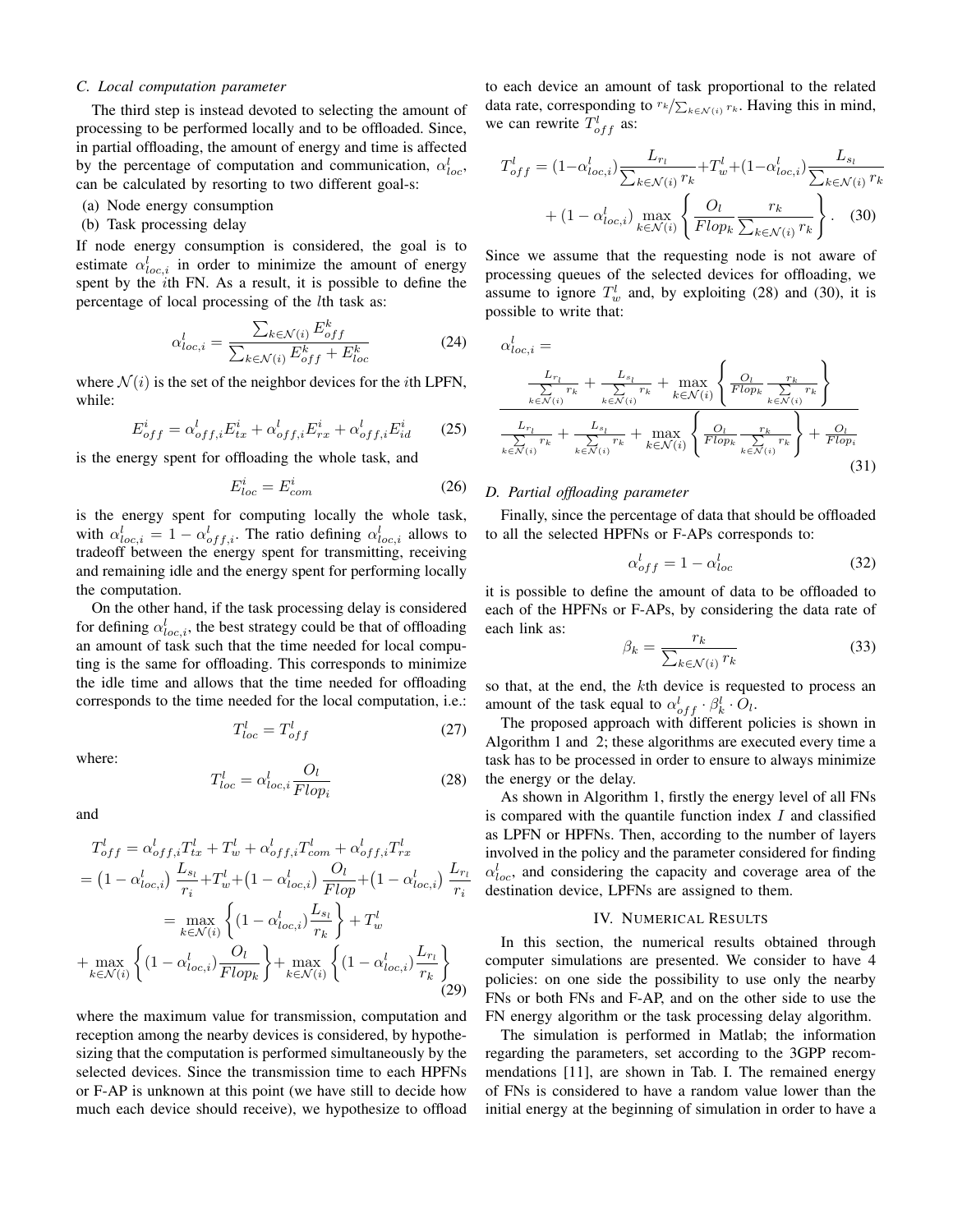| Algorithm 1 LPFN assignment               |
|-------------------------------------------|
| Input: $\mathcal{U}$                      |
| <b>Output:</b> HPFN and F-AP list         |
| Quantile $(U)$ which gives I              |
| for each $u_i \in \mathcal{U}$ do         |
| if $u_i > I$ then                         |
| $HPFN \leftarrow u_i$                     |
| else                                      |
| $LPFN \leftarrow u_i$                     |
| end if                                    |
| end for                                   |
| <b>if</b> LPFN selection=a then           |
| for each LPFN $\in\mathcal{U}$ do         |
| for each $HPFN$ do                        |
| if $d(HPFN_i, LPFN_k) \leq R$ then        |
| $HPFN_jlist \leftarrow LPFN_k$            |
| end if                                    |
| end for                                   |
| $LocalCom \leftarrow$ rest of the $LPFNs$ |
| end for                                   |
| else if LPFN selection=b then             |
| for each LPFN $\in \mathcal{U}$ do        |
| for each $HPFN_j$ do                      |
| if $d(HPFN_j, LPFN_k) \leq R$ then        |
| $HPFN_{{i}}{{i}st \leftarrow LPFN_{{k}}}$ |
| end if                                    |
| end for                                   |
| for each $F - AP_M$ do                    |
| if $d(F - AP_M, LPFN_k) \leq F$ then      |
| $F - AP_Mlist \leftarrow LPFN_k$          |
| end if                                    |
| end for                                   |
| end for                                   |
| end if                                    |
|                                           |
|                                           |

# **Algorithm 2**  $\alpha_{loc}^l$  and  $\beta_i$

| <b>Input:</b> HPFN and F-AP list                  |
|---------------------------------------------------|
| <b>Output:</b> $\alpha_{loc}^l$ , $\beta_k$       |
| for each LPFN $\in \mathcal{U}$ do                |
| <b>if</b> Local computation Parameter=Energy then |
| $\alpha_{loc}^{i}$ calculation using (24)         |
| else                                              |
| $\alpha_{loc}^{l}$ calculation using (31)         |
| end if                                            |
| $\beta_k$ calculation using (33)                  |
| end for                                           |

realistic scenario. The simulation is carried out once for 12500 seconds in terms of average task delay, average node energy consumption and network lifetime, defined as:

- Average Task Delay: The average time spent for a task for transmitting, waiting, computing and receiving back the result (See (9)).
- Average Node Energy Consumption: The average energy that all FNs have consumed (See (8)).
- Network Lifetime 2 (NL2): The time instant beyond which 20 percent of the FNs deplete their battery, as defined in [6].

We hypothesize an area of 200x200 meters, with a variable number of FNs, while the F-AP are 5 and placed so that every FN can be always connected to at least one F-AP; the task generation rate is randomly performed with an average of 0.1 tasks per second for each FN. For each line in the figures the number corresponds to the number of layers involved in the computation while the letters  $E$  and  $D$  show respectively the

#### TABLE I SIMULATION PARAMETERS

| Parameter                          | Value                       |
|------------------------------------|-----------------------------|
| Dimension                          | $200m \times 200m$          |
| <b>Communication Protocol</b>      | <b>IEEE 802.11</b>          |
| Task size $(L_s)$                  | 5 MB                        |
| Task result size $(L_r)$           | $1$ MB                      |
| Path loss $(L(d))$                 | 140.7+36.7*log10(d) dB [11] |
| Bandwidth $(B)$                    | 10 MHz                      |
| Thermal noise $(N_T)$              | $-174$ dBm/Hz [11]          |
| FN to FN coverage range $(R)$      | 25 <sub>m</sub>             |
| F-AP coverage range $(F)$          | 100 <sub>m</sub>            |
| Initial energy $(E_0)$             | 5000 J                      |
| Task Operation (O)                 | 50G                         |
| FN Flops                           | 15G FLOPS                   |
| F-AP Flops                         | 150G FLOPS                  |
| Computation power $(P_{com})$      | 0.9 W                       |
| Idle power                         | 0.3 W                       |
| FN Transmission power $(P_{tx})$   | 0.032 W                     |
| F-AP Transmission power $(P_{tx})$ | 0.250 W                     |
| FN reception power $(P_{rx})$      | 0.9 W                       |
| Maximum Number of FNs              | 2000                        |



Fig. 1. Average Task Delay

energy and delay algorithms considered for  $\alpha_{loc}$  evaluation.

In Fig. 1 the performance in terms of average task delay is depicted. It is possible to notice the impact of the layers in different FN densities. For a reduced number of nodes the presence of the F-AP helps since the FN density is low and hence some of the nodes could not have any neighbor FNs; hence the presence of F-AP helps. On the other side when the number of FNs becomes large it is possible to see that the lowest delay at the edge is correctly exploited by resorting in a lower delay. Finally, it is possible to note that the task processing delay algorithm performs better than the FN energy consumption algorithm.

The performance in terms of average FN energy consumption is depicted in Fig. 2. Conversely we can see here that the energy minimization algorithms perform better, as expected, while the effect of the layers is less evident than for the delay.

Interestingly in Figure 3 it can be seen that lifetime of the network, corresponding to the time when 20% of the FNs have